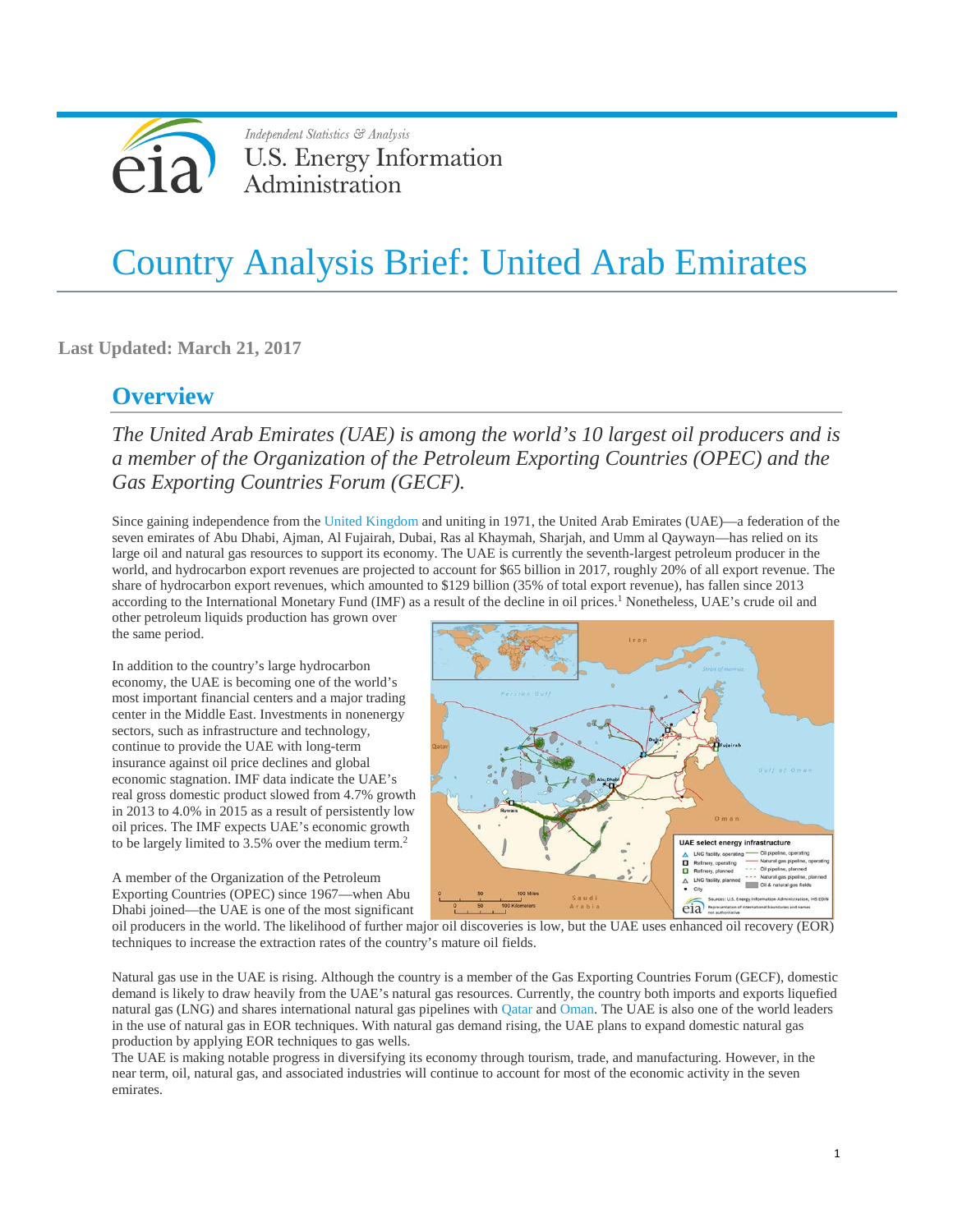### **Sector Organization**

Each of the seven emirates is responsible for regulating the oil industry within its borders, creating a mix of production-sharing arrangements and service contracts. In Abu Dhabi, the Supreme Petroleum Council (SPC) sets Abu Dhabi's petroleum-related objectives and policies. Given Abu Dhabi's dominance among the seven emirates in UAE's oil industry, the SPC is the most important entity in the country for establishing oil policy.

The Abu Dhabi National Oil Company (ADNOC)—which operates more than two dozen subsidiaries and institutions throughout the oil, natural gas, and petrochemical sectors—leads the day-to-day operations and implementation of SPC directives, and it is the key shareholder in nearly all upstream activity in Abu Dhabi.3 ADNOC's subsidiaries engage in oil and natural gas exploration, processing, and distribution, among other activities. Some of the most notable subsidiaries are the Abu Dhabi Company for Onshore Oil Operations (ADCO), the Abu Dhabi Marine Operating Company (ADMA-OPCO), the Zakum Development Company (ZADCO), and the Abu Dhabi National Tanker Company (ADNATCO), which operates under the same management team as the National Gas Shipping Company (NGSCO).

The Dubai Supreme Council of Energy (DSCE) oversees Dubai's energy policy development and coordination. The DSCE includes representatives from several key entities, including the Emirates National Oil Company (ENOC), the Dubai Petroleum Establishment (DPE), the Dubai Nuclear Energy Committee (DNEC), and the Dubai Electricity and Water Authority (DEWA). The DSCE works to ensure that Dubai has adequate access to energy resources by investing in renewable energy projects and developing efficiency measures.4

Sharjah, which is a minor producer of condensate and natural gas, established a national oil company in 2010, with the Sharjah National Oil Company (SNOC) and its subsidiary, the Sharjah Liquefaction Gas Company. SNOC is a wholly state-owned company and is overseen by the Sharjah Oil Council. The other four Emirates have small oil and natural gas sectors, but details on their structures are limited.5

Natural gas production and regulation are the responsibilities of the individual Emirates and are often carried out under the same leadership as their oil sectors. ADNOC leads Abu Dhabi's natural gas sector through its subsidiaries, and the exploration and production of natural gas resources, as is true for its oil, is carried out by ADCO and ADMA-OPCO. The Abu Dhabi Gas Industries Limited Company (GASCO), created as a joint venture between ADNOC, Shell, Total, and Partex, oversees processing of Abu Dhabi's natural gas liquids (NGL), and the associated gas recovered from onshore oil operations. Another important company in Abu Dhabi's natural gas sector is Abu Dhabi Gas Liquefaction Limited (ADGAS), which controls the production and export of Abu Dhabi's LNG and liquefied petroleum gas (LPG). The third major participant in Abu Dhabi's natural gas industry is the Abu Dhabi Gas Development Company Limited (Al Hosn Gas), which develops the sour gas reservoirs in the Emirate's large Shah field. Al Hosn Gas is a joint venture between ADNOC and Occidental Petroleum Company.

The DSCE is also the central figure in Dubai's natural gas sector. Led by the ENOC group—a state-owned entity made up of dozens of subsidiaries—Dubai's natural gas sector operates similarly to its counterpart in Abu Dhabi. The Dubai Natural Gas Company Limited (DUGAS) oversees engineering, construction, management, and operation of Dubai's natural gas infrastructure.

### **Contracts**

Abu Dhabi bases contract structures on long-term, production-sharing agreements (PSAs) between the state-run ADNOC and private actors (primarily large international oil companies), with the state holding a majority share in all projects. With the exceptions of Dubai and Sharjah—which have service contracts to manage their declining reserves—the smaller Emirates all use PSAs similar to those found in Abu Dhabi.

Major international oil companies involved in the UAE oil and natural gas sector include BP, Shell, Total, ExxonMobil, and Occidental Petroleum. International oil companies involved in the UAE's upstream oil sector received just \$1 per barrel (/b) of oil produced under the decades-old ADCO concession. After the legacy onshore concession expired in January 2014, nine companies submitted bids for 5% and 10% stakes in a new 40-year concession.<sup>6</sup>In January 2015, Total was the first company to sign a new contract, agreeing to a 10% participating interest in the onshore concession for 40 years. BP also signed up for a 10% stake in the 1.66 million b/d onshore ADCO concession in December 2016. Japan's Inpex and South [Korea'](http://wwwdev.eia.gov/beta/international/analysis.cfm?iso=KOR)s GS Energy have been awarded a 5% and a 3% concession, respectively. In February 2017, Abu Dhabi awarded the final 12% of the planned 40% IOC allocation, with CNPC and CEFC signing up for 8% and 4%, respectively. The new contract terms offer a \$2.85/b fee.7 <sup>8</sup> <sup>9</sup> <sup>10</sup> <sup>11</sup>

[Japan'](http://wwwdev.eia.gov/beta/international/analysis.cfm?iso=JPN)s Inpex has also extended its contract to jointly develop the Satah and Umm Al Dalkh fields offshore Abu Dhabi. The contract gives Inpex a 40% participating interest in both fields, with the contract running until the end of 2042.12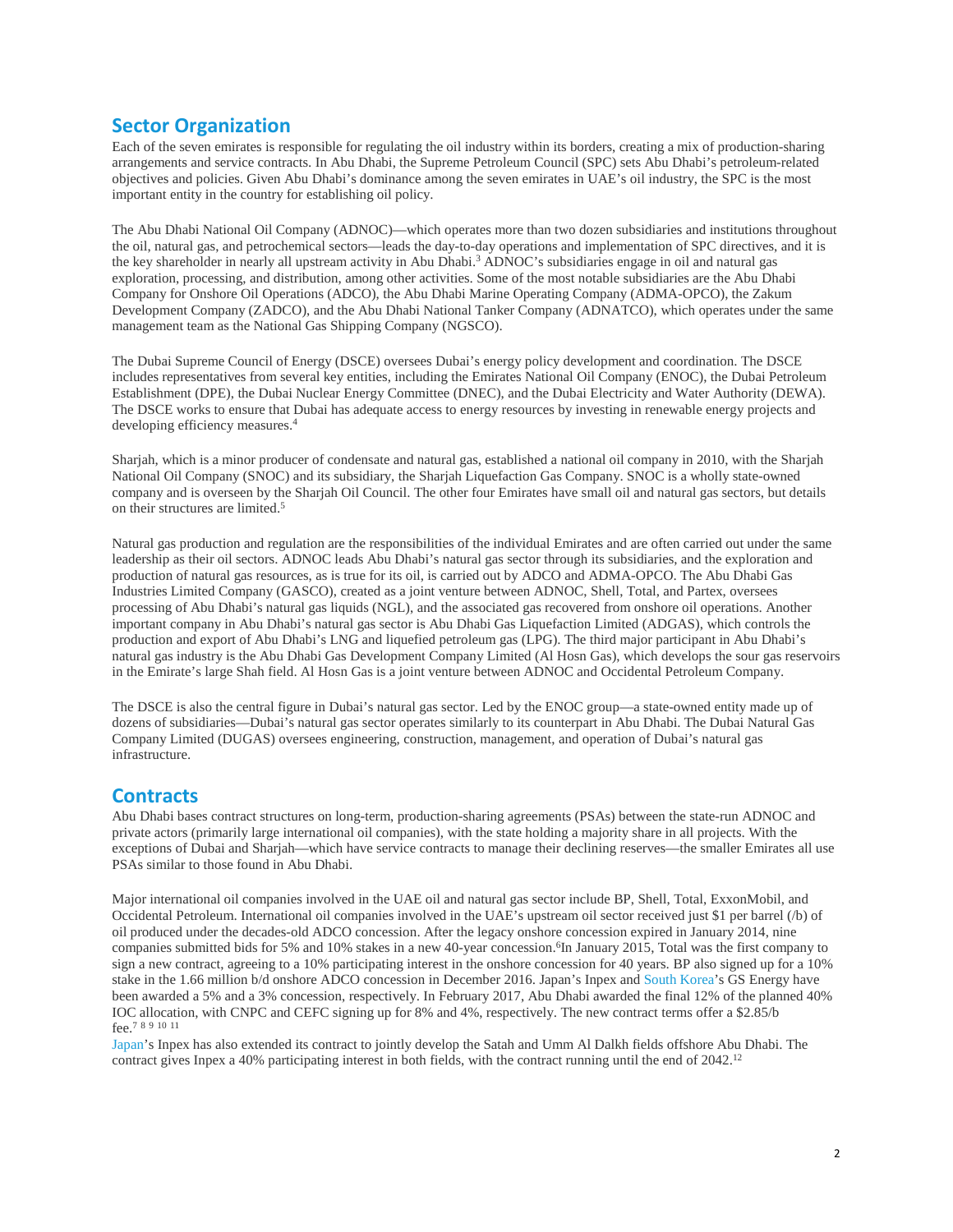# **Petroleum and other liquids**

*The UAE is a major oil producer and exporter. In 2016, the country produced an average of nearly 3.7 million barrels per day of petroleum and other liquids, the seventh-highest total in the world.*

According to the *Oil & Gas Journal* estimates as of January 2017, the UAE holds the seventh-largest proved reserves of oil in the world at 97.8 billion barrels (Table 1),<sup>13</sup> with most of the reserves located in Abu Dhabi (approximately 96% of the UAE's total). The other six Emirates account for just 4% of the UAE's crude oil reserves, led by Dubai with approximately 2 billion barrels.<sup>14</sup> The UAE holds approximately 6% of the world's proved oil reserves.<sup>15</sup>

Recent exploration in the UAE has not yielded any significant discoveries of crude oil. What the UAE lacks in new discoveries, it makes up for with an emphasis on EOR techniques designed to extend the lifespan of the Emirates' existing oil fields. By improving the recovery rates at the existing fields, such techniques helped the UAE to nearly double the proved reserves in Abu Dhabi over the past decade.

The UAE has several crude oil streams, including the Murban—a light and sweet (low sulfur) crude oil that is the country's primary export stream. In July 2014, Abu Dhabi began offering a new crude oil stream called Das, which is a blend of two existing streams—the Umm Shaif and Lower Zakum crude oil streams.16

### **Table 1. Top 10 countries for proved oil reserves, January 2017**

| <b>Country</b>              | <b>Billion barrels</b> |
|-----------------------------|------------------------|
| Venezuela                   | 300.9                  |
| Saudi Arabia                | 266.5                  |
| Canada                      | 169.7                  |
| Iran                        | 158.4                  |
| Iraq                        | 142.5                  |
| Kuwait                      | 101.5                  |
| <b>United Arab Emirates</b> | 97.8                   |
| Russia                      | 80.0                   |
| Libya                       | 48.4                   |
| Nigeria                     | 35.3                   |

Source: U.S. Energy Information Administration, Oil and Gas Journal

### **Exploration and production**

*The UAE was the fourth-largest producer of petroleum and other liquids among OPEC members in 2015. The country has an ambitious target of increasing crude oil production to 3.5 million b/d by 2020, despite lower oil prices.*

The UAE produced 3.7 million barrels per day (b/d) of petroleum and other liquids in 2016, of which 2.9 million b/d was crude oil and the remainder was non-crude liquids (condensate, natural gas plant liquids, and refinery processing gain). The UAE has the fourth-highest petroleum production in OPEC behind Saudi [Arabia,](http://wwwdev.eia.gov/beta/international/analysis.cfm?iso=SAU) [Iraq,](http://wwwdev.eia.gov/beta/international/analysis.cfm?iso=IRQ) and [Iran](http://wwwdev.eia.gov/beta/international/analysis.cfm?iso=IRN) (Figure 1). The UAE plans to increase crude oil production to 3.5 million  $b/d$  in 2020,<sup>17</sup> but with limited prospects for major discoveries, production increases in the UAE will come almost exclusively by using EOR techniques in Abu Dhabi's existing oil fields.

One potential source of output growth is the Zakum petroleum system. ZADCO—owned jointly by ADNOC (60%), ExxonMobil, (28%) and the Japan Oil Development Company (12%)—manages production from UAE's Upper Zakum field, which currently produces about 670,000 b/d.<sup>18</sup> In July 2012, ZADCO awarded an \$800 million engineering, procurement, and construction contract to Abu Dhabi's National Petroleum Construction Company—along with the French firm, Technip to expand oil production at the Upper Zakum field to 750,000 b/d by 2018 and to 1 million b/d by 2024.19 To meet this target, ZADCO shareholders have employed an artificial island concept with extended-reach drilling (ERD) and maximum reservoir contact (MRC) technology.20 Production from the Lower Zakum field—operated by the Abu Dhabi Marine Operating Company (ADMA-OPCO)—should also increase to 425,000 b/d from the 345,000 b/d it currently produces.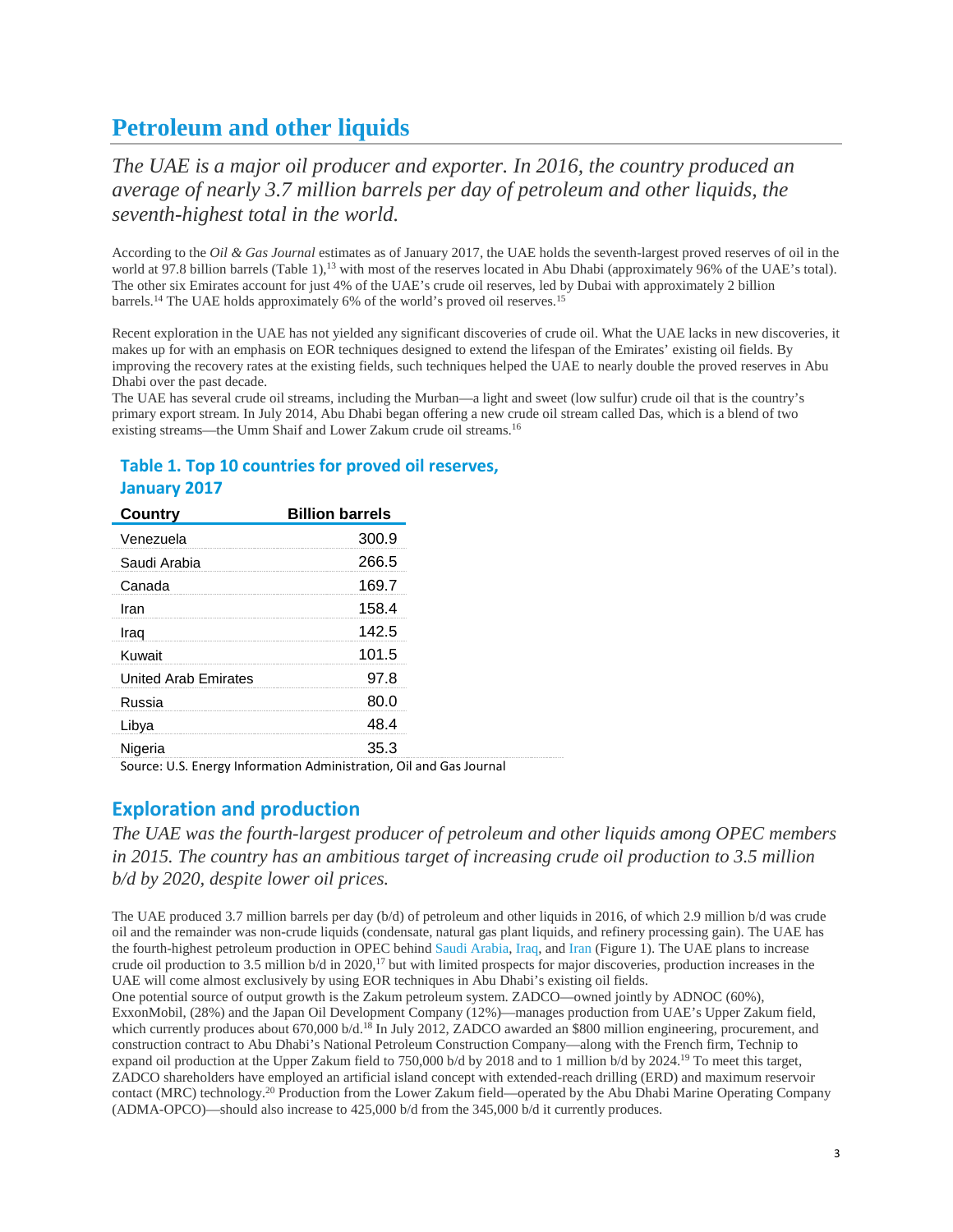

#### Figure 1. UAE petroleum and other liquids supply and consumption million barrels per day

### **Imports, exports, and consumption**

*The UAE has one of the highest rates of per capita petroleum consumption in the world.*

The UAE is both a major exporter and a consumer of petroleum liquids. The U.S. Energy Information Administration (EIA) estimates that the UAE exported more than 2.5 million b/d of crude oil in 2016, with most of it going to markets in Asia (Table 2). In addition to being a major global petroleum exporter, the UAE domestic market relies heavily on petroleum product imports to meet energy demand. Most of the UAE's petroleum imports are residual fuel oil, with limited imports of motor gasoline and diesel fuel.

### **Table 2. UAE crude oil exports by region, 2016**

| <b>Region</b>                               | <b>Share</b> |
|---------------------------------------------|--------------|
| Asia                                        | 96%          |
| Africa                                      | 2%           |
| Other<br><b>***************************</b> | 2%           |

#### Source: U.S. Energy Information Administration, Lloyd's List Intelligence

The UAE has a well-developed domestic pipeline network that links oil fields with processing plants and export terminals. The newest export pipeline, the Abu Dhabi Crude Oil Pipeline (ADCOP), runs 236 miles from Habshan to Fujairah and began operations in June 2012. This pipeline gives the UAE a direct link from the rich fields of its western desert to the Gulf of Oman and from there to global markets. With a capacity of 1.5 million b/d—and a potential capacity of 1.8 million b/d—this pipeline allows the UAE to export a significant portion of its daily production without passing through the Strait of Hormuz. The Strait of Hormuz is the world's busiest energy chokepoint (\*link to Chokepoints CAB\*), accounting for 30% of all seaborne-traded oil.

Already the world's second-largest bunkering port, the export terminal in Fujairah will expand its storage capabilities significantly over the coming years. Plans to expand the terminal include several new private tank storage units, with an anticipated capacity of 88 million barrels by 2020. The Fujairah port also opened the country's first very large crude carrier

(VLCC) in September 2016, bringing total port loading and unloading capacity to 2 million b/d.21 Refining and storage capacity are growing as a result of ongoing expansion projects, and Fujairah is quickly becoming a critical node in a well-developed refining and export network.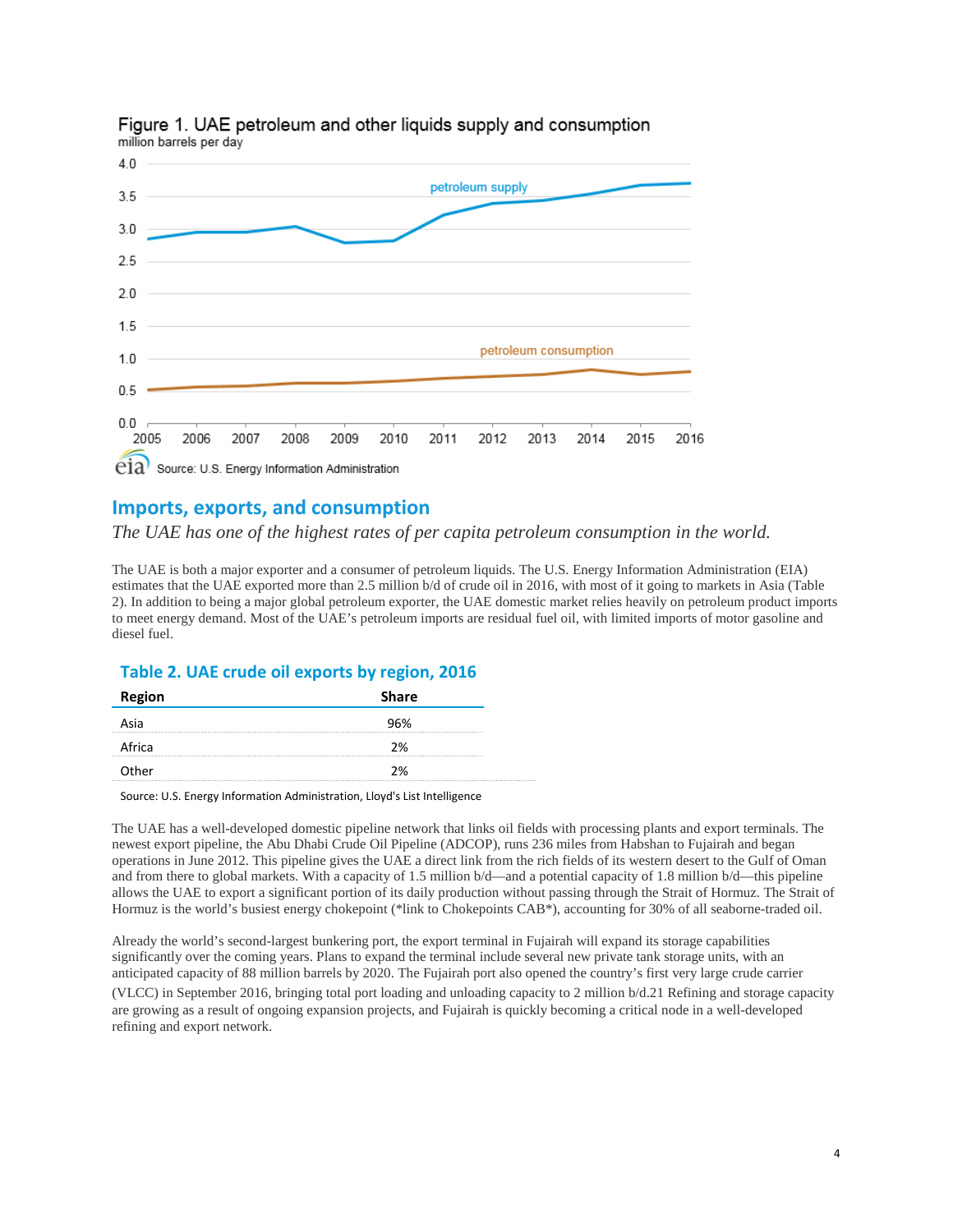# **Refining**

The UAE has four refining facilities, the largest of which is the Ruwais facility. A major expansion at the Ruwais refinery in 2015 doubled the facility's capacity from 400,000 b/d to 817,000 b/d, bringing total refining capacity in the UAE to 1.1 million b/d (Table 3).22 In addition, the UAE has tentative plans to invest in a new 200,000 b/d Fujairah refining complex, although the project timeline remains uncertain.23

The UAE and neighboring Oman plan to build a jointly-operated refinery in the Duqum special economic zone that would have a capacity of 230,000 bbl/d by 2018. DSCE also signed a memorandum of understanding (MOU) with China Sonangol to build a refinery in Dubai, but capacity and schedules have not been released.

### **Table 3. UAE's Refineries**

| Refinery    | Capacity (thousand b/d) |
|-------------|-------------------------|
| Ruwais      | 817                     |
| Jebel Ali   | 140                     |
| Umm Al-Narr | 85                      |
| Fujairah    | 82                      |
|             |                         |

Source: OPEC Annual Statistical Bulletin 2016

# **Natural gas**

# *The UAE plans to boost domestic natural gas production over the next several years to help meet growing internal demand. Much of the growth could come from the country's large sour (high-sulfur) gas deposits.*

The UAE holds the seventh-largest proved reserves of natural gas in the world, at slightly more than 215 trillion cubic feet (Tcf) (Table 4). Despite its large endowment, the UAE became a net importer of natural gas in 2008. This phenomenon is a result of two things: (1) the UAE reinjected approximately 26% of gross natural gas production in 201524 into its oil fields as part of EOR techniques and (2) the country's rapidly-expanding electricity grid—already strained by the swift economic and demographic growth of recent decades—relies on electricity from natural gas—fired facilities.

| Country                     | <b>Trillion cubic feet</b> |
|-----------------------------|----------------------------|
| Russia                      | 1,688                      |
| Iran                        | 1,183                      |
| Qatar                       | 858                        |
| <b>United States</b>        | 324                        |
| Saudi Arabia                | 303                        |
| Turkmenistan                | 265                        |
| <b>United Arab Emirates</b> | 215                        |
| Venezuela                   | 201                        |
| Nigeria                     | 187                        |
| China                       | 183                        |

### **Table 4. Top 10 natural gas reserve holders in the world, January 2017**

Source: U.S. Energy Information Administration, Oil & Gas Journal

To help meet the growing demand for natural gas, the UAE boosted imports from neighboring Qatar via the Dolphin Gas Project's pipeline over the past several years. The pipeline runs from Qatar to Oman via the UAE and is one of the principal points of entry for the UAE's natural gas imports. In addition to the imports from Qatar, Dubai (an importer) and Abu Dhabi (an exporter), both engage in liquefied natural gas (LNG) trade.<sup>25</sup>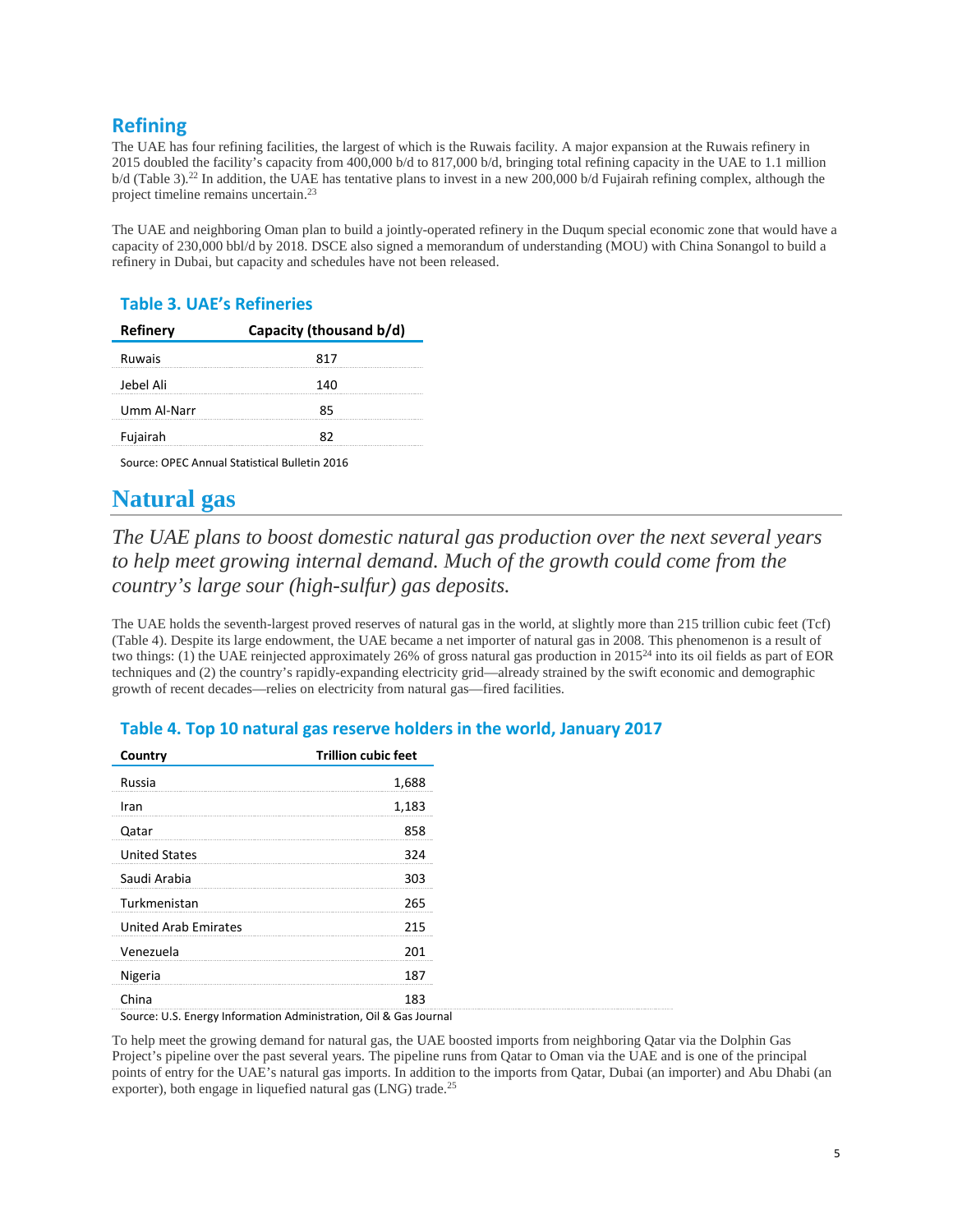The UAE's natural gas has a relatively high sulfur content that makes it highly corrosive and difficult to process. For decades, the country simply flared the natural gas from its oil fields rather than undertake the extensive—and expensive—processes associated with separating the sulfur from the natural gas. The technical difficulties of producing the country's sulfur—rich (sour) natural gas once posed a great impediment to the development of the UAE's reserves, but advances in technology and the growing domestic demand for natural gas make the country's vast reserves an enticing alternative to Qatari imports.

### **Exploration and production**

*Already a natural gas producer, the UAE has several ongoing projects that could bring additional natural gas supplies online to help satisfy rapidly growing demand. However, developing additional gas resources is costly.*

Natural gas production in the UAE rose to roughly 2 trillion cubic feet (Tcf) in 2015, continuing the upward trend that began in the late 1970s (Figure 2).26 Despite the challenges of producing natural gas domestically, the UAE hopes to further boost production to help meet the country's growing demand.



Several ongoing projects—the Onshore Gas Development (OGD), Integrated Gas Development (IGD), and Offshore Associated Gas (OAG) projects—may increase production of the country's natural gas reserves and could help meet UAE's rapidly growing demand for natural gas. ADNOC is pursuing a large—scale sour-gas development at the Shah field. One of the project's challenges is that producing the ultra-sour natural gas yields relatively small quantities of marketable natural gas; in this case, just 504 cubic feet per 1,000 cubic feet of marketable gas is produced, even after extensive treatment. The Shah natural gas field production project came online in January 2015 and reached full capacity in October 2015. It produced 504 million cubic feet per day (MMcf/d) of dry natural

gas and 50,000 b/d of natural gas liquids from 1 Bcf of gross production.

### **Imports, exports, and consumption**

*The UAE was the first country in the Middle East to export liquefied natural gas (LNG) and has exported more than 268 billion cubic feet of LNG annually, almost exclusively to Asia, in 2015.*

The UAE became a net importer of natural gas in 2008 as UAE consumption grew by an average of 5% per year between 2005 and 2015 to roughly 2.5 Tcf.27 Natural gas consumption in the electric power sector grew at an even faster pace over this period, according to IHS Energy. While UAE continues to produce and increase domestic natural gas output, domestic demand growth has far outpaced production growth during this period. The UAE has had to increase natural gas imports to meet the country's rising demand. Natural gas imports grew from 7 Bcf in 2003 to 957 Bcf in 2015, while exports remained relatively flat at roughly 466 Bcf (Figure 3).28



#### **Imports**

Most of the UAE natural gas imports come from Qatar via the Dolphin Energy pipeline project. The Dolphin project was the first major international pipeline project of its kind in the Persian Gulf, sending Qatari gas from its vast North Field to the UAE and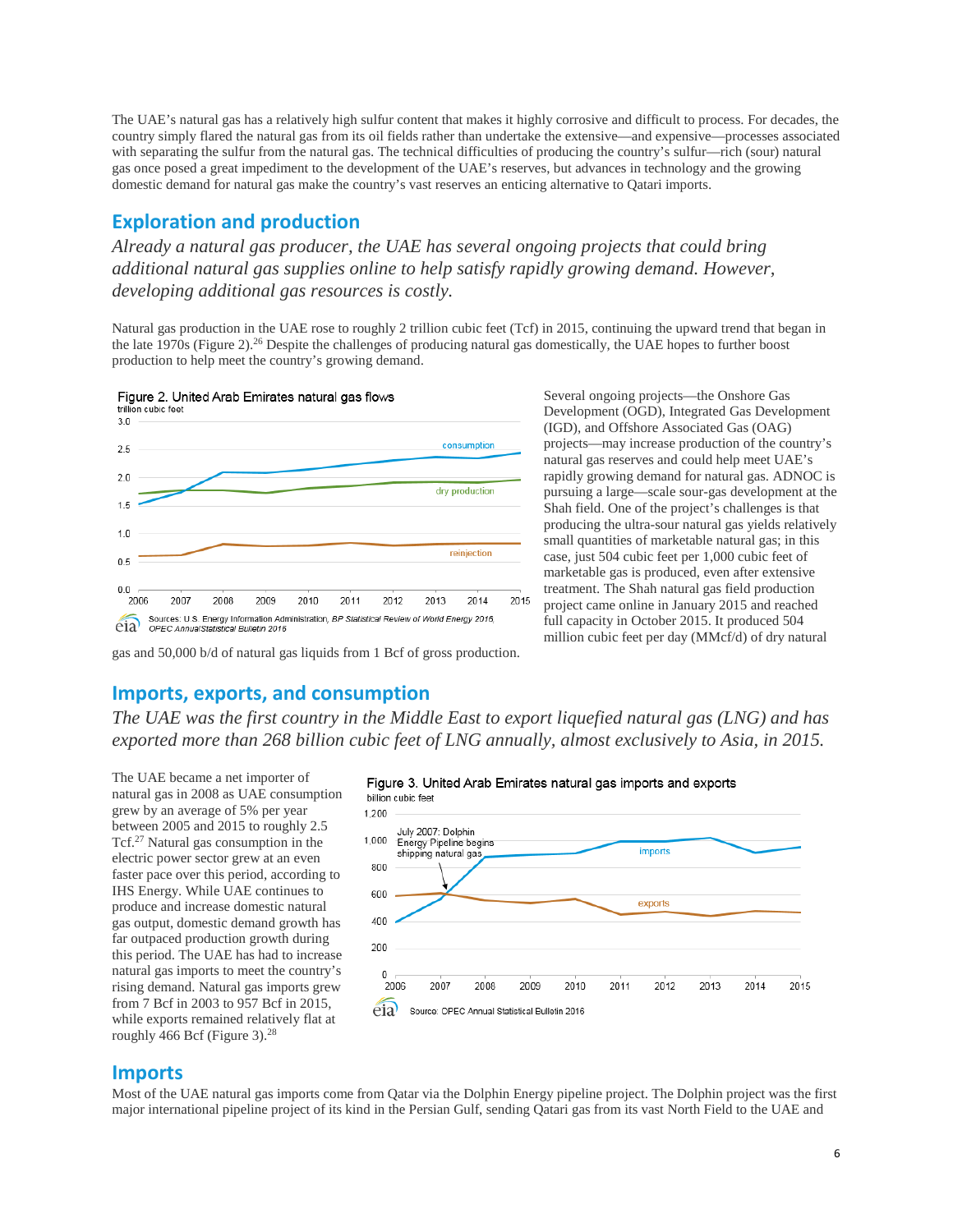Oman. The pipeline, which began shipping natural gas in 2007, runs from Qatar's North Field to Abu Dhabi's Taweelah power stations. Dolphin is a 3.2 Bcf per day, 226-mile subsea pipeline, which also connects to the other Emirates and Oman. <sup>29</sup> However, flows through the Dolphin pipeline have remained relatively constant at about 2 Bcf per day as Qatar's compression facilities and contracted export volume limits the flows.30 The pipeline imports help free up Abu Dhabi's natural gas for oil recovery and exports, levels that the Emirate must meet under contract. The pipeline supplies all seven Emirates and meets roughly 26% of the country's natural gas demand.<sup>31</sup>

The UAE imports LNG via two floating storage and regasification units (FSRUs), which helps to offset the risk of gas supply shortages while taking advantage of low LNG prices. The Explorer FSRU has imported LNG at the Jebel Ali terminal off the coast of Dubai since 2010. A second FSRU located near Ruwais was delivered in August 2016 and began imports of LNG that month.<sup>32</sup>

### **Exports**

In 1977, the UAE became the first country in the Middle East to export LNG, sending its first load to the Tokyo Power Company (TEPCO) as part of a long-term supply agreement. The UAE signed a second contract in 1990 to double LNG exports to Japan, and in 1994, a third LNG train at Das Island began operations to help fulfill the terms of the agreement.

In 2015, the UAE exported 466 Bcf of natural gas, mostly in the form of LNG. Nearly all of UAE's LNG exports that were destined for Japan in 2015, with smaller amounts exported to [India](http://wwwdev.eia.gov/beta/international/analysis.cfm?iso=IND) and [Brazil.](http://wwwdev.eia.gov/beta/international/analysis.cfm?iso=BRA)<sup>33</sup> Though UAE plans to expand development of domestic natural gas reserves, low LNG spot prices have reduced economic incentives to bring costly, high-sulfur fields online.<sup>34</sup>

### **Consumption**

Natural gas consumption in the UAE reached a record high of more than 6.7 Bcf per day 2015.35 Solid economic growth and the resulting energy demand over the past few years are straining the country's natural gas supplies. The UAE uses a large amount of natural gas in its extensive EOR operations and to operate its many power plants and desalinization plants. Meeting domestic demand will require large import volumes for the foreseeable future. Advances in EOR techniques and carbon capture and storage (CCS) could free up additional volumes for domestic consumption.

# **Electricity**

# *The UAE is planning to add nuclear, renewable, and coal-fired electricity generating capacity to accommodate rising demand, but the country currently relies primarily on natural gas.36*

Rapid economic and demographic growth over the past decade pushed the UAE's electricity grid to its limits. Installed generation capacity continues to rise, reaching 28.6 gigawatts (GW) in 2015. The UAE generated over 87% of its electricity in 2015 using natural gas-fired generation.<sup>37</sup> Electricity consumption in the UAE reached nearly 112,000 gigawatthours (GWh) in 2014, placing the UAE among the highest electricity consumers per capita in the world.38 The UAE's State of Energy 2016 Report states that electricity peak demand has almost doubled over the past 10 years. <sup>39</sup>

Electricity sectors in all Emirates, with the exception of Abu Dhabi, are regulated by state agencies, and Abu Dhabi plans to further privatize its distribution sector. In Abu Dhabi, independent power producers (IPPs) and independent water and power producers (IWPPs) are joint ventures between the Abu Dhabi Water and Electricity Authority (ADWEA) holding companies and private investors, which hold 60% and 40%, respectively. All IWPPs sell water and electricity to the single state-owned buyer, Abu Dhabi Water & Electricity Company (ADWEC), under 20-year power and water purchase agreements. <sup>40</sup>

The Dubai Electricity and Water Authority (DEWA) owns and operates all power production and water desalination plants in Dubai and all of the Emirate's transmission and distribution networks.41 DEWA has allowed for private sector participation in energy generation and water production by adopting the IWPP model, and these IWPPs would, in turn, sell their capacity and output to the single buyer, DEWA.42

The UAE plans to increase its power generation capacity by around 21 GW by 2030 through various projects. These projects, both planned and under development, are comprised of 26.8% nuclear, 24.3% coal-fired, and 22.5% gas-fired. Solar capacity is expected to contribute 26.1% of the total additional generation capacity. These plans include a 2.4 GW Dewa clean-coal facility and the 5.6 GW 4-reactor Barakah nuclear facility.<sup>43</sup>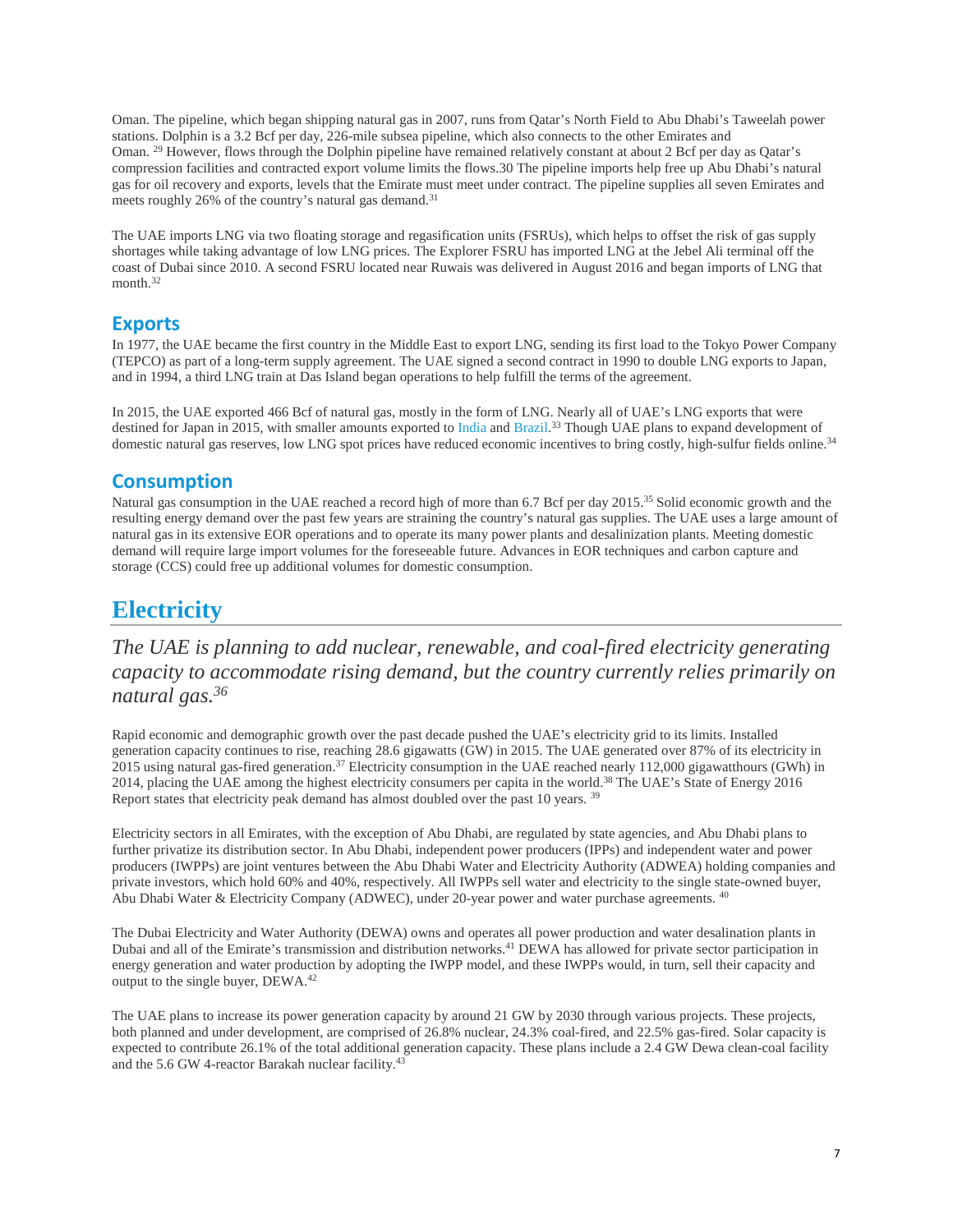In 2010, the state-run Emirates Nuclear Energy Corporation (ENEC) contracted South Korea's Kepco to construct four 1.4 GW nuclear power reactors at the Barakah site. The first reactor is scheduled to come fully online in 2017, making the UAE the region's second country (along with Iran) to have a domestic nuclear program.44 All four Barakah reactors are expected to add at least 5.6 GW of capacity, or 25% of the country's energy needs, when construction is complete in 2020.45 The overall construction completion rate for the four units at the Barakah nuclear plant was 76% complete at the end of 2016, with Unit 1 more than 93% complete.46

The UAE sought and received International Atomic Energy Agency (IAEA) approval for the nuclear project, and committed to forgoing the domestic enrichment and reprocessing of nuclear fuel within the country. Since 2014, the UAE has reached agreements with several countries [\(Argentina,](http://wwwdev.eia.gov/beta/international/analysis.cfm?iso=ARG) Japan, South Korea, the United Kingdom, [France,](http://wwwdev.eia.gov/beta/international/analysis.cfm?iso=FRA) [Australia,](http://wwwdev.eia.gov/beta/international/analysis.cfm?iso=AUS) [Canada,](http://wwwdev.eia.gov/beta/international/analysis.cfm?iso=CAN) and [Russia\)](http://wwwdev.eia.gov/beta/international/analysis.cfm?iso=RUS) on cooperation in the nuclear power sector.47

The UAE is also investing in renewable energy technologies and has committed to producing at least 7% of its total power generation from renewable sources by 2020.48 New solar capacity will also generate a significant share of new power generation within the UAE, and the country has 5.45 GW of new solar projects in development. Dubai has set targets for increasing electricity from renewables, with renewables expected to generate at least 25% of all electricity by 2030. Key to meeting this goal is the Muhammad bin Rashid Al Maktoum Solar Park, which will be the largest such facility in the world when completed in 2030. Of the plant's planned 5GW capacity, 13 MW came online in 2013, with a 200MW addition planned for 2017.<sup>49</sup> Smaller solar plants are also under construction elsewhere in the country. Abu Dhabi expects the 350 MW Shweihan solar plant to begin operations in 2019, while the Federal Electricity and Water Authority (FEWA), which covers several northern Emirates, anticipates an additional 200MW of planned solar projects.50

State-led entities manage the domestic electricity grid in each of the seven emirates, but the UAE is working to integrate the Emirates into a more efficient national grid. This integration coincides with developing the Gulf Cooperation Council (GCC) Interconnection Grid that will link Bahrain, [Kuwait,](http://wwwdev.eia.gov/beta/international/analysis.cfm?iso=KWT) Oman, Qatar, Saudi Arabia, and the UAE under one regional grid.

### **Notes**

- Data presented in the text are the most recent available as of March 21, 2017.
- Data are EIA estimates unless otherwise noted.

# **Endnotes**

<sup>1</sup>International Monetary Fund, 2016 Article IV Consultation, July 2016.

2Ibid.

3ADNOC, www.adnoc.ae, accessed January 2017.

4Dubai Supreme Council of Energy, [www.dubaisce.gov.ae/en,](http://www.dubaisce.gov.ae/en) accessed January 2017.

5Arab Oil and Gas Directory, "United Arab Emirates" pp. 514-554.

6Reuters, "ADNOC says "door is still open" for UAE oil concession talks," April 4, 2016.

7Middle East Economic Survey, "Total Snags Stake in New UAE Onshore Concession," volume 58, issue 5 (January 30, 2015).

8Reuters, "Japan's Inpex wins 5 pct stake in new Abu Dhabi oil concession," April 27, 2015.

9Middle East Economic Survey, "Abu Dhabi Reaffirms Output Hike Pledge as ADCO Stalemate Continues," volume 58, issue 46 (November 13, 2015).

10Middle East Economic Survey, "BP Back in Business with Abu Dhabi Deal," Volume 59, Issue 51/52 (December 23, 2016)

<sup>11</sup>Middle East Economic Survey, "Abu Dhabi Finalizes Onshore Concession with Chinese Partnership," Volume 60, Issue 8 (February 24, 2017)

12Middle East Economic Survey, "Japan Expands Role in Abu Dhabi Upstream," Volume 60, Issue 3 (January 20, 2017)

<sup>13</sup>*Oil & Gas Journal*, "Worldwide Look at Reserves and Production," December 5, 2016.

14Arab Oil and Gas Directory, "United Arab Emirates," p. 514.

<sup>15</sup>*Oil & Gas Journal*, "Worldwide Look at Reserves and Production," December 5, 2016.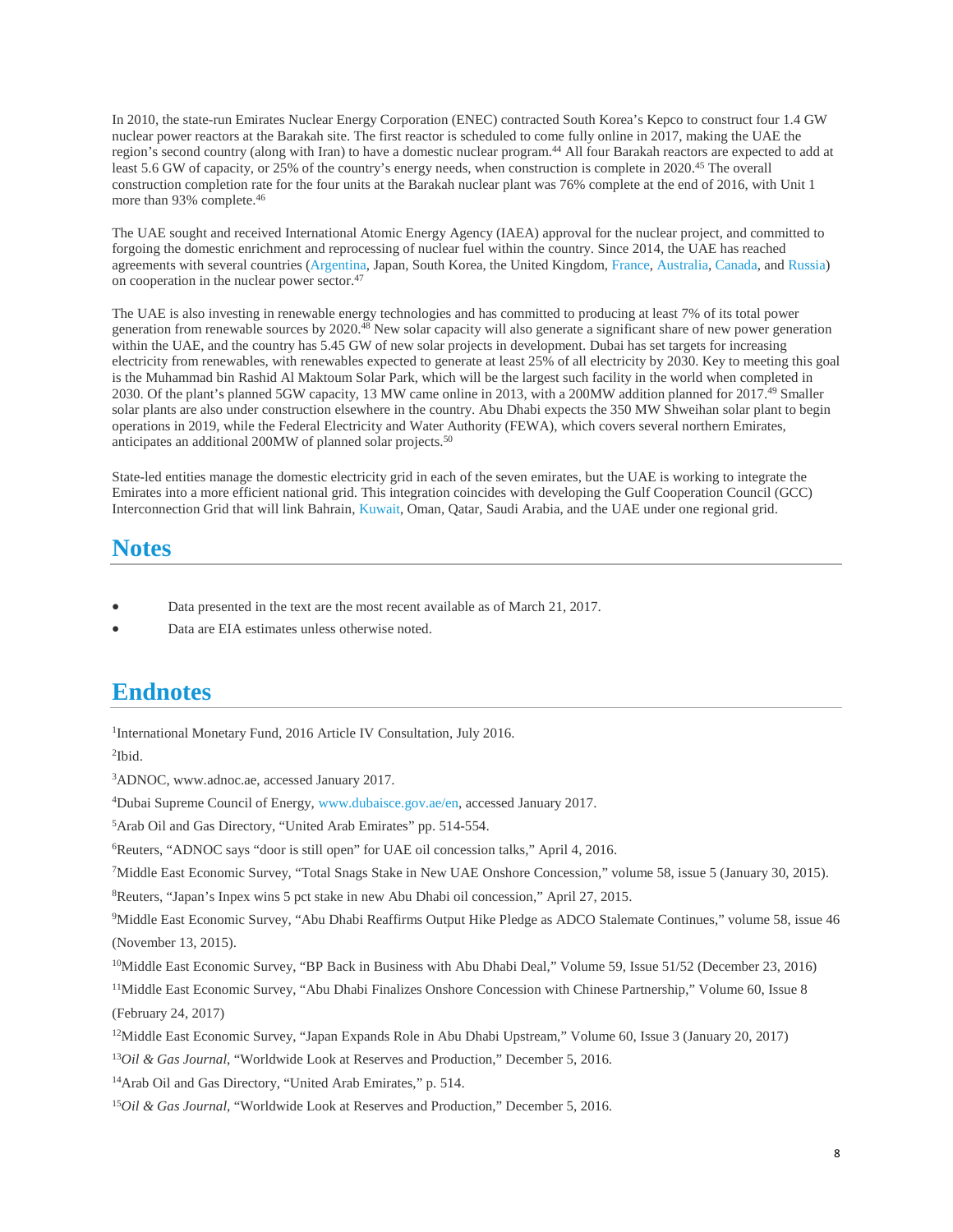<sup>16</sup>Middle East Economic Survey, "ADNOC Creates New Crude Blend To Go On Sale From Next July," volume 56, issue 46 (November 15, 2013).

<sup>17</sup>Middle East Economic Survey, "Abu Dhabi's Oil Production Capacity Target Slips," volume 57, issue 15 (April 11, 2014). 18Middle East Economic Survey, "Japan Expands Role in Abu Dhabi Upstream,' Volume 60, Issue 3 (January 20, 2017)

19Middle East Economic Survey, "Abu Dhabi Ramps Up Offshore Drilling but Targets Remain Elusive," Volume 59, Issue 30 (September 23, 2016)

2[0http://zadco.ae/en/projects/Pages/projectdetail.aspx](http://zadco.ae/en/projects/Pages/projectdetail.aspx)

<sup>21</sup>Middle East Economic Survey, "Abu Dhabi Ramps Up Offshore Drilling but Targets Remain Elusive," Volume 59, Issue 30 (September 23, 2016)

22OPEC Annual Statistical Bulletin 2016, Table 4.1.

<sup>23</sup>Middle East Economic Survey, "Dubai's Enoc Advances Jebel Ali Expansion As IPIC's Fujairah Plan Slips Off The Radar,"

Volume 59, Issue 38 (September 23, 2016)

24OPEC Annual Statistical Bulletin 2016, Table 8.2

25Arab Oil and Gas Directory, "United Arab Emirates," p. 515

26OPEC Annual Statistical Bulletin 2016, Table 8.2

27OPEC Annual Statistical Bulletin 2016, Table 8.6

28Ibid, Table 8.4 and Table 8.5

29IHS Connect, "Regasification Outlook: United Arab Emirates," (August 26, 2015), accessed February 2017.

30IHS Energy, "United Arab Emirates LNG Market Profile," (February 10, 2017), accessed February 2017.

31BP Statistical Review of World Energy 2016, accessed February 20175

32IHS Energy, "United Arab Emirates LNG Market Profile," (February 10, 2017), accessed February 2017.

<sup>33</sup>BP Statistical Review of World Energy, June 2016, p. 28 (accessed February 2017)

34IHS Energy, "United Arab Emirates LNG Market Profile," (February 10, 2017), accessed February 2017.

35BP Statistical Review of World Energy, June 2016, p. 27 (accessed February 2017)

36IHS Energy, "United Arab Emirates LNG Market Profile," (February 10, 2017), accessed February 2017.

37Middle East Economic Survey, "Dubai Sets New PV Cost Benchmark In 800MW Phase Three Of Solar Park," Volume 59, Issue 26 (July 1, 2016).

38UAE National Bureau of Statistics, Electricity Statistics (June 30,

2016) [http://original.fcsa.gov.ae/EnglishHome/tabid/96/Default.aspx#refreshed,](http://original.fcsa.gov.ae/EnglishHome/tabid/96/Default.aspx#refreshed) accessed February 2017.

39UAE State of Energy Report 2016, [http://dcce.ae/state-of-energy-report-2016/,](http://dcce.ae/state-of-energy-report-2016/) p. 71 (accessed February 2017)

40IHS Energy, "Africa and Middle East Renewable Power Country Profiles," (January 12, 2017), accessed February 2017 41Ibid

42UAE State of Energy Report 2016, http://dcce.ae/state-of-energy-report-2016/, p. 47 (accessed February 2017)

43Middle East Economic Survey, "Dubai Sets New PV Cost Benchmark In 800MW Phase Three Of Solar Park," Volume 59, Issue 26 (July 1, 2016).

44Middle East Economic Survey, "UAE Completes Nuclear Reactor Vessel," Volume 59, Issue 30 (July 29, 2016). 45Ibid

46Emirates Nuclear Energy Corporation, [https://www.enec.gov.ae/barakah-npp/construction-program/,](https://www.enec.gov.ae/barakah-npp/construction-program/) accessed February 2017

47World Nuclear: UAE, accessed February 2017

48Facts Global Energy, Gas Insights, January 30, 2014, Issue 207, p. 2

49Middle East Economic Survey, Dubai Sets New PV Cost Benchmark in 800MW Phase Three of Solar Park, Volume 59, Issue 56 (July 1, 2016)